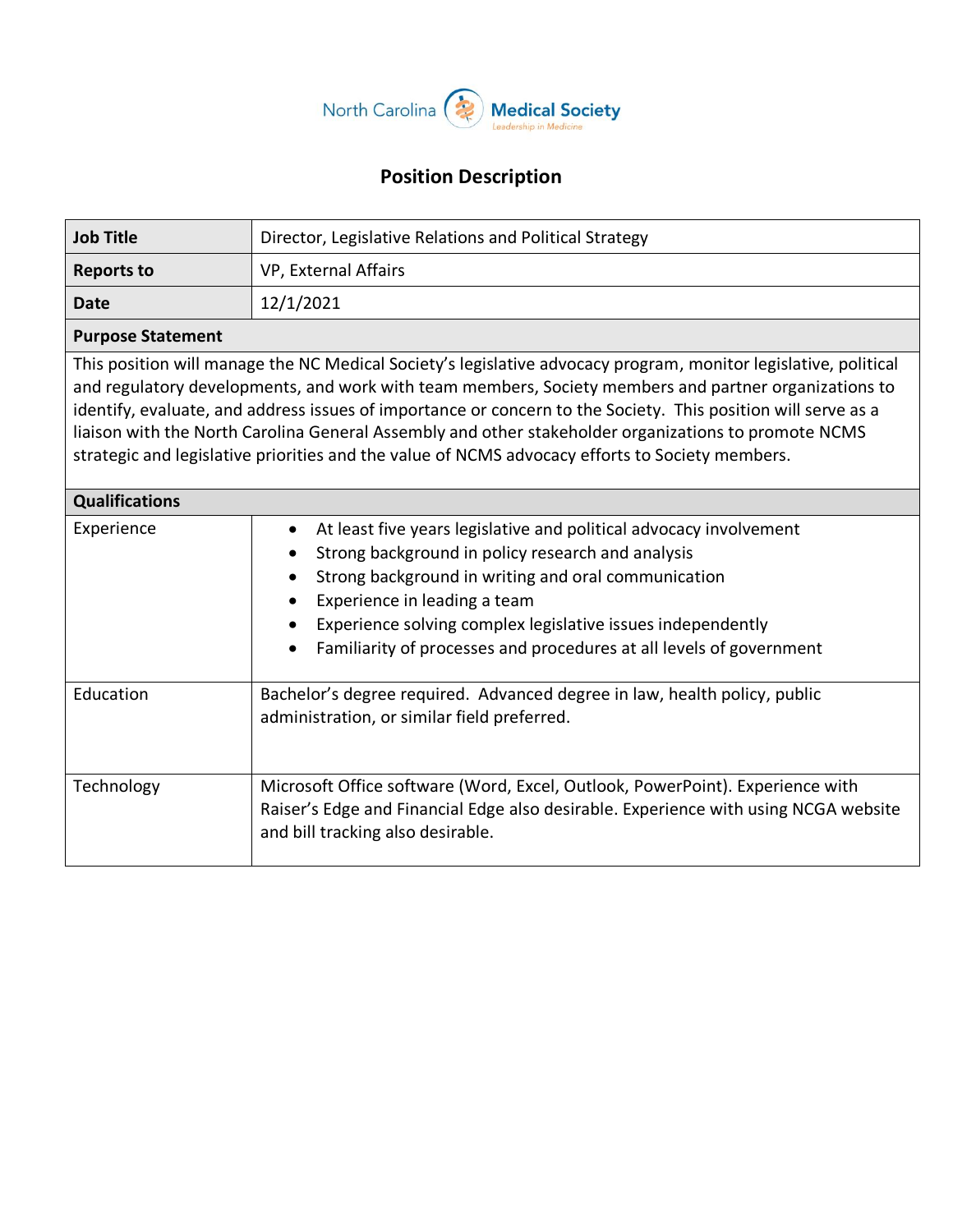| <b>Key Result</b>    |                                                                                                                                                                                                                                                                                                                                                                                                                                                                                                                                                                                                                                                                                                                                                                                                                                                                                                                                                                                                                                                                                                                                                                                                                                                                                                                                                                                                                                                                                                                                                                                                                                                                                                                                                                                                                                                                 |
|----------------------|-----------------------------------------------------------------------------------------------------------------------------------------------------------------------------------------------------------------------------------------------------------------------------------------------------------------------------------------------------------------------------------------------------------------------------------------------------------------------------------------------------------------------------------------------------------------------------------------------------------------------------------------------------------------------------------------------------------------------------------------------------------------------------------------------------------------------------------------------------------------------------------------------------------------------------------------------------------------------------------------------------------------------------------------------------------------------------------------------------------------------------------------------------------------------------------------------------------------------------------------------------------------------------------------------------------------------------------------------------------------------------------------------------------------------------------------------------------------------------------------------------------------------------------------------------------------------------------------------------------------------------------------------------------------------------------------------------------------------------------------------------------------------------------------------------------------------------------------------------------------|
| Legislative Advocacy | Educate member and non-member physicians on legislative matters impacting<br>$\bullet$<br>the medical profession and patients<br>Develop grassroots involvement among NCMS members.<br>$\bullet$<br>Develop collaborative relations with allied organizations, including state specialty<br>$\bullet$<br>societies, national medical societies and other healthcare organizations.<br>Coordinate the NCMS process for evaluating legislation and developing a position<br>$\bullet$<br>and response.<br>Monitor bills filed and related activity (legislative committee hearings, etc.) during<br>$\bullet$<br>legislative sessions to determine how the NCMS should prioritize legislation.<br>Coordinate testimony to present NCMS positions and statements to the NC<br>$\bullet$<br>General Assembly.<br>Build and maintain relations with legislators.<br>$\bullet$<br>Coordinate filing of legislation when necessary.<br>$\bullet$<br>Educate legislators and legislative staff on issues of concern and interest to the<br>$\bullet$<br>NCMS.<br>Build and maintain relations with state officials.<br>$\bullet$<br>Monitor regulatory activities that may impact legislative involvement.<br>$\bullet$<br>Monitor national legislative activity that may impact state legislative issues.<br>$\bullet$<br>Support the coordination legislative events, including White Coat Days at the<br>$\bullet$<br>legislature and local meetings with legislators.<br>Manage the relations with and involvement of contract lobbyists.<br>$\bullet$<br>Engage with the American Medical Association staff on key state legislative<br>$\bullet$<br>activities.<br>Oversee the activities of the Legislative Cabinet, including scheduling and staffing<br>$\bullet$<br>meetings and guiding the Cabinet's process for developing NCMS legislative<br>priorities. |
| Political Advocacy   | Coordinate with the NCMS PAC Manager in promoting the NCMS PAC.<br>$\bullet$<br>Incorporate PAC promotion in legislative presentations and updates.<br>Monitor the political influences that impact NCMS priorities.<br>$\bullet$<br>Assist with candidate assessment to prioritize campaign support.<br>$\bullet$<br>Attend political events as necessary.<br>$\bullet$<br>Assist with communications with allied organizations' PACs (specialty societies,<br>$\bullet$<br>component societies, practices, etc.)                                                                                                                                                                                                                                                                                                                                                                                                                                                                                                                                                                                                                                                                                                                                                                                                                                                                                                                                                                                                                                                                                                                                                                                                                                                                                                                                              |